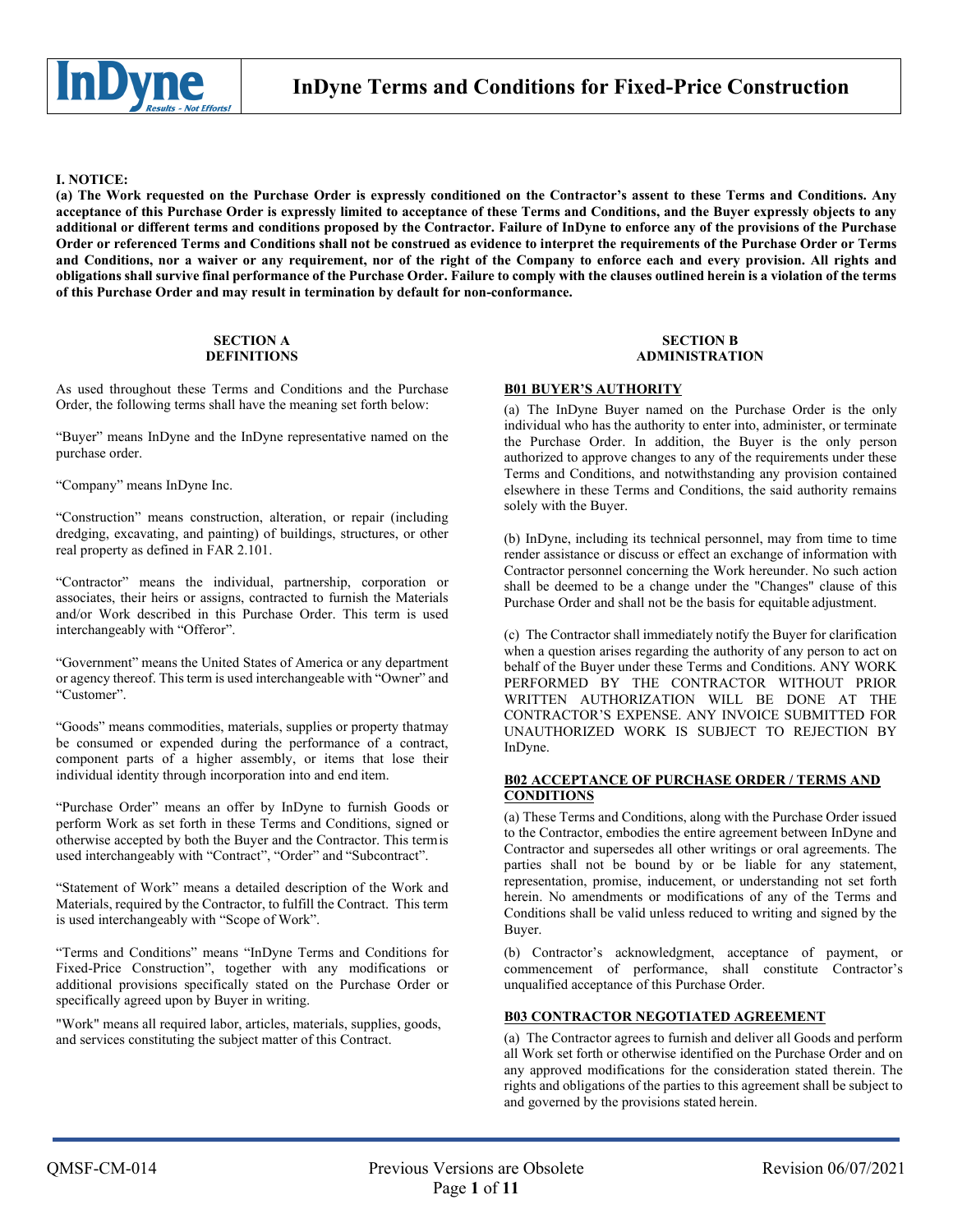

## **B04 ELECTRONIC CONTRACTING**

(a) The parties agree that if the Purchase Order is transmitted electronically neither party shall contest the validity of this Purchase Order, or any acknowledgement thereof, on the basis that this Purchase Order or acknowledgement contains an electronic signature.

## **B05 WARRANTY**

(a) Contractor warrants that the Work shall comply strictly with the provisions of the Purchase Order, these Terms and Conditions, andall specifications, drawings and standards referred to in the Purchase Order or thereafter furnished by InDyne, and that the Work shall be first-class in every particular and free from defects in both materials and workmanship and in any design or engineering furnished by Contractor. Contractor further warrants that all Goods and equipment furnished by Contractor for the Work shall be new, merchantable, of the most suitable grade and fit for their intended purposes. Without limitation of any other rights or remedies of InDyne, if any defect in the Work in violation of the foregoing warranty arises within the period set forth below, Contractor shall, upon receipt of written notice of such defect, promptly furnish, at no cost to InDyne, design and engineering, Work, Goods and equipment necessary to correct such defect and cause the Work to comply fully with the foregoing warranty.

(b) Contractor's warranty period shall be: (1) the manufacturer's warranty period or six months, whichever is longer, if Contractor is not the manufacturer and has not modified the Item, or, (2) one year or the manufacturer's warranty period, whichever is longer, if Contractor is the manufacturer of the Item or has modified it, or (3) one year, or the Contractor's warranty period, whichever is longer, for Work performed by the Contractor. Any period wherein the Work is not available for use due to defects in Goods, workmanship or engineering furnished by Contractor shall extend the warranty period by an equal period of time.

(c) Design and engineering, Work, equipment and Goods furnished by Contractor to correct defects shall be warranted by Contractor for a period of twelve (12) months from the date of completion of the correction, or for the remainder of the warranty period set forth above, whichever is longer.

(d) In the event Contractor has been notified of any defects in the Work in violation of Contractor's foregoing warranty and fails to promptly and adequately correct such defects, InDyne shall have the right to correct or to have such defects corrected for the account of Contractor, and Contractor shall promptly pay InDyne or the Government the costs incurred in correcting such defects, or InDyne may set off such costs against this or any other Purchase Order open with the Contractor

## **B06 CERTIFIED PAYROLL & DAVIS BACON ACT COMPLIANCE**

(a) This Purchase Order is subject to the Davis Bacon Act Requirements if the value is >\$2000.

(b) Contractor shall pay employees the prevailing wage determination as published by the Department of Labor for the geographical location the work is performed. The prevailing wage

#### rates are published at https://sam.gov/content/home.

(c) Contractor shall submit certified payrolls to the Buyer named on the Purchase Order in accordance with FAR 52.222-8. Although alternative forms are acceptable, InDyne prefers Department of Labor's optional form WH-347 for these submittals. This form is located at the following:

[https://www.dol.gov/whd/forms/wh347.pdfdol.gov/](http://www.dol.gov/whd/forms/wh347.pdfdol.gov/) whd/forms/wh347.pdf.

(d) Contractor agrees to indemnify and hold InDyne harmless from any and all claims and damages associated with Contractor's failure to timely, accurately, and completely comply with the requirements of this clause and FAR 52.222-8.

## **B07 SUBMISSION OF INVOICES FOR PAYMENT**

Electronic invoices with all appropriate backup for payment must be submitted to accounts payable at accountspayable@indyneinc.com.

Hard copy invoices will be addressed to:

Attn: Accounts Payable InDyne, Inc. 4050 S Ferdon Blvd Crestview, FL 32536 Telephone: 850-398-8489

Invoices must reflect the amount due per individual line item identified in the Purchase Order. Contractor payments will be transmitted either electronically or by check based on the account information provided to the accounting department. To establish EFT payment, request the ACH form from the Buyer. It must be filled out and e-mailed to the addresses listed above.

Invoice must be submitted within thirty (30) calendar days for supplies delivered or completion of work performed. contractor recognizes that buyer is issuing this purchase order under a prime contract with its federal government customer and that delayed or late invoicing from vendor may impact buyer's ability to be paid by the government customer. therefore, if contractor expects to be paid for its work, it must fully comply with the invoicing deadline contained in this clause. if there is an excusable delay in invoicing by the vendor, it must be justified and submitted to the buyer in writing immediately.

## **B08 PAYMENT TERMS**

(a) Payment terms & payment schedule (if applicable) shall be listed on the face of the Purchase Order or detailed in the statement of work. If in the SOW, such terms are hereby incorporated into the Purchase Order by reference as if fully set forth herein. Payment terms shall be calculated from the date a proper invoice is received by InDyne. If applicable, prompt payment discounts should be clearly marked on all invoices. Payment is subject to the conditions stated in clause B07. Any change in payment terms must be authorized in writing via Change Order by InDyne.

(b) Payment shall not constitute acceptance or approval of Goods or Work rendered.

(c) At any time prior to final payment, under this Purchase Order,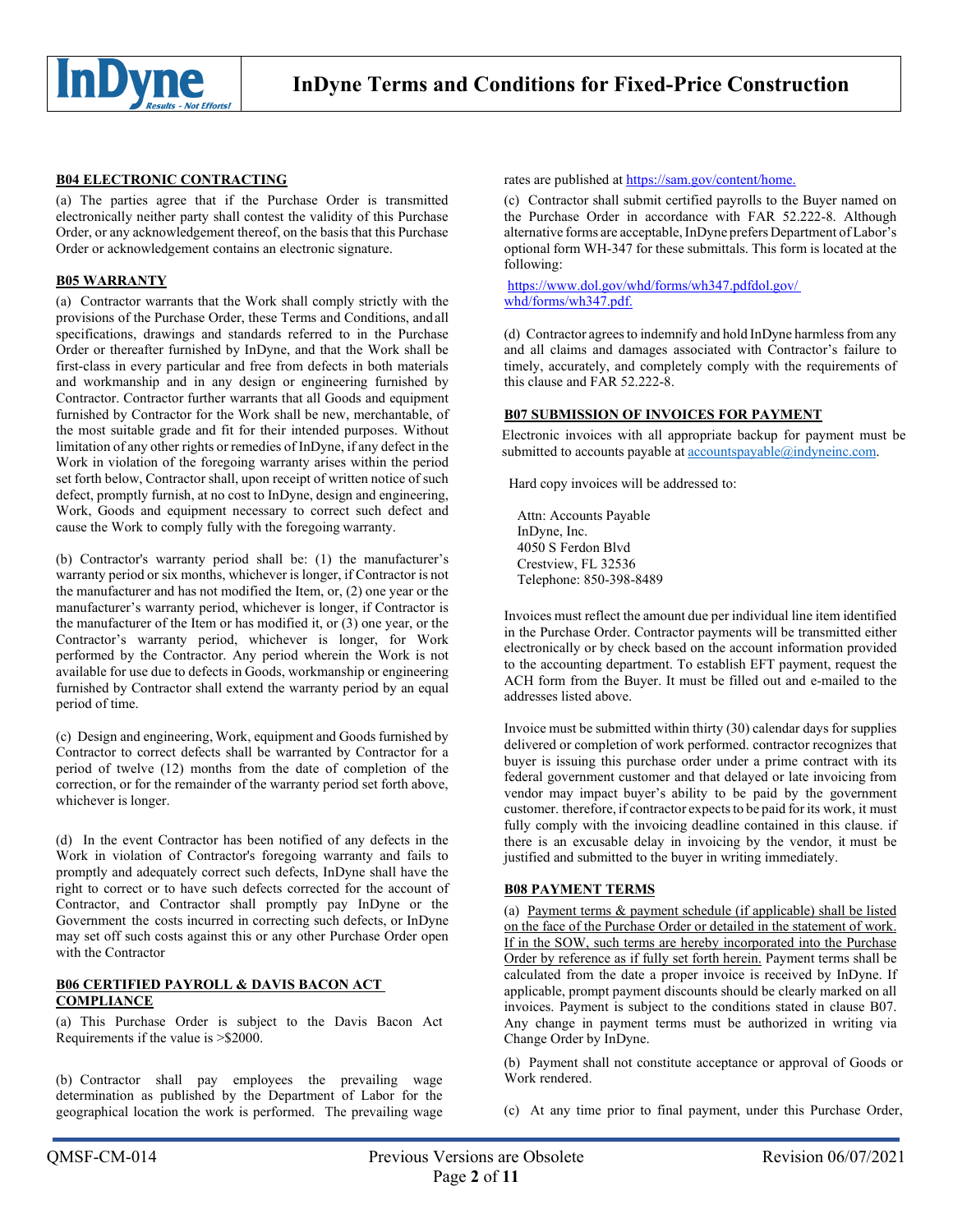

Buyer may validate invoices. Payment of Contractor's invoices shall be subject to adjustment for any amounts found to have been improperly invoiced. Buyer shall be entitled at all times to set off; $(1)$ any amount owing at any time from Contractor to Buyer or any of its affiliated companies; (2) any damages resulting from Contractor's default under or breach of any contract (including any PurchaseOrder and these terms); (3) any adjustment for shortage or rejection and any associated costs, against any amount payable at any time by Buyer or any of its affiliated companies to Contractor.

(d) Pro-Forma invoices for pre-payment must be promptly submitted to accounts payable upon execution of the Purchase Order by both parties. Invoices must include the percentages/amounts listed in the payment schedule on the Purchase Order. Payment tracking information will be available upon request from accounts payable.

(e) Unless otherwise noted, the prices in the Purchase Order are firm, fixed prices in United States Dollars.

# **B09 PURCHASE ORDER MODIFICATIONS**

(a) InDyne may have the need to initiate negotiations with the Contractor for an increase or decrease in the scope during the term of the Work being performed. The Contractor agrees to promptly enter into such negotiations. Any modifications resulting from such negotiations may require alterations in price, terms, and delivery schedule of the Purchase Order.

## **B10 DELAYS AND EXTENSION OF TIME**

(a) If the Contractor's performance of the Work outlined on the Purchase Order is prevented or delayed by any unforeseeable cause, existing or future, that is beyond the reasonable control and without the fault or negligence of the Contractor, the Contractor shall, to the extent practicable, within one workday of the commencement of any such cause and prior to the scheduled completion date, give to the Buyer written notice thereof, and the anticipated impact of the cause on performance of Work. Within two workdays after the termination of any such cause, the Contractor shall file a written notice with the Buyer specifying the actual duration of the cause. The Contractor acknowledges that provision of such notices is an essential condition precedent to the Contractor's rights in connection with any such delays and InDyne's ability to fully identify, and expeditiously, address and avoid such cause or causes, and, accordingly, the Contractor expressly waives all rights with respect to any such cause or causes for which notice hereunder was not provided. If InDyne agrees that the cause was unforeseeable, beyond the control and without the fault or negligence of the Contractor, the Buyer will determine the duration of the delay and will extend the time of performance of the Purchase Order accordingly but only to the extent that the Government allows an extension of time to InDyne under the prime contract for such a delay, with all such agreements, determinations and permissions subject to challenge and/or appeal as provided for under these Terms and Conditions.

(b) The Contractor agrees that it shall not be entitled to nor claim any cost reimbursement, compensation, or damages for any delay, except to the extent that InDyne has actually recovered corresponding cost reimbursement, compensation or damages from the Government under the prime contract for such delay, and then only to the extent of the amount, if any, which InDyne on behalf of the Contractor, actually

received from the Government on account of such delay. Notwithstanding any term or provision herein to the contrary, the Contractor expressly waives and releases all claims or rights to recover lost profit (except for profit on Work actually performed), recovery of overhead (including home office overhead), and any other indirect damages, costs or expenses in any way arising out of or related to the Purchase Order, including the breach thereof by InDyne, delays, charges, acceleration, loss of efficiency or productivity disruptions and interferences with the performance of the Work.

(c) It shall be an express condition precedent to any obligation on the part of InDyne to make payment of any such cost, reimbursement, compensation or damage to the Contractor hereunder that InDyne shall first be determined to be entitled to such compensation on behalf of the Contractor and then receive such payment from the Government, and the Contractor expressly acknowledges that InDyne is not obligated or required to pursue the Contractor claims as against the Government if InDyne, in its sole discretion, after review of Contractor's claim, has deemed the claim to lack merit in whole or in part.

(d) The Contractor agrees that it shall contribute a fair and proportionate share of the costs of advancing the claims of the Contractor for delay, including but not limited to legal and other professional fees.

# **B11 CHANGES IN THE WORK**

(a) The Buyer reserves the right to make additive or deductive changes in the Work by written notice to the Contractor. If such changes cause a material increase or decrease in the cost of performing the Work or the time of performance, the Contractor shall provide prompt written notice of any such change to the Buyer no later than seven (7) calendar days after receiving notice of such change(s). An adjustment in the Purchase Order price and/or the time of performance will be considered in accordance with this clause.

(b) The Contractor acknowledges that changes may be ordered pursuant to the Purchase Order that may affect the Work. The Contractor shall proceed to carry out any such change ordered by InDyne, insofar as it affects the Work, and the Contractor agrees that any resulting increase (or decrease) in Contractor's compensation or in the time of performance shall not exceed the compensation and/or extension allowed to InDyne by the Government in respect of such change, in all cases subject to challenge, dispute, and or appeal as provided for under these Terms and Conditions. InDyne will presentto the Government, consistent with any information the Contractor has provided, and endeavor to consult with the Contractor when presenting their changes to the Government customer. In all such cases, InDyne shall deal directly with the Government, and the Contractor will not participate unless requested by the prime contractor.

# **B12 STOP-WORK ORDER**

(a) The Buyer may, at any time, by written order to the Contractor, require the Contractor to stop all, or any part, of the work called for by this contract for a period of  $(90)$  days after the order is delivered to the Contractor, and for any further period to which the parties may agree. The order shall be specifically identified as a stop-work order issued under this clause. Upon receipt of the order, the Contractor shall immediately comply with its terms and take all reasonable steps to minimize the incurrence of costs allocable to the work covered by the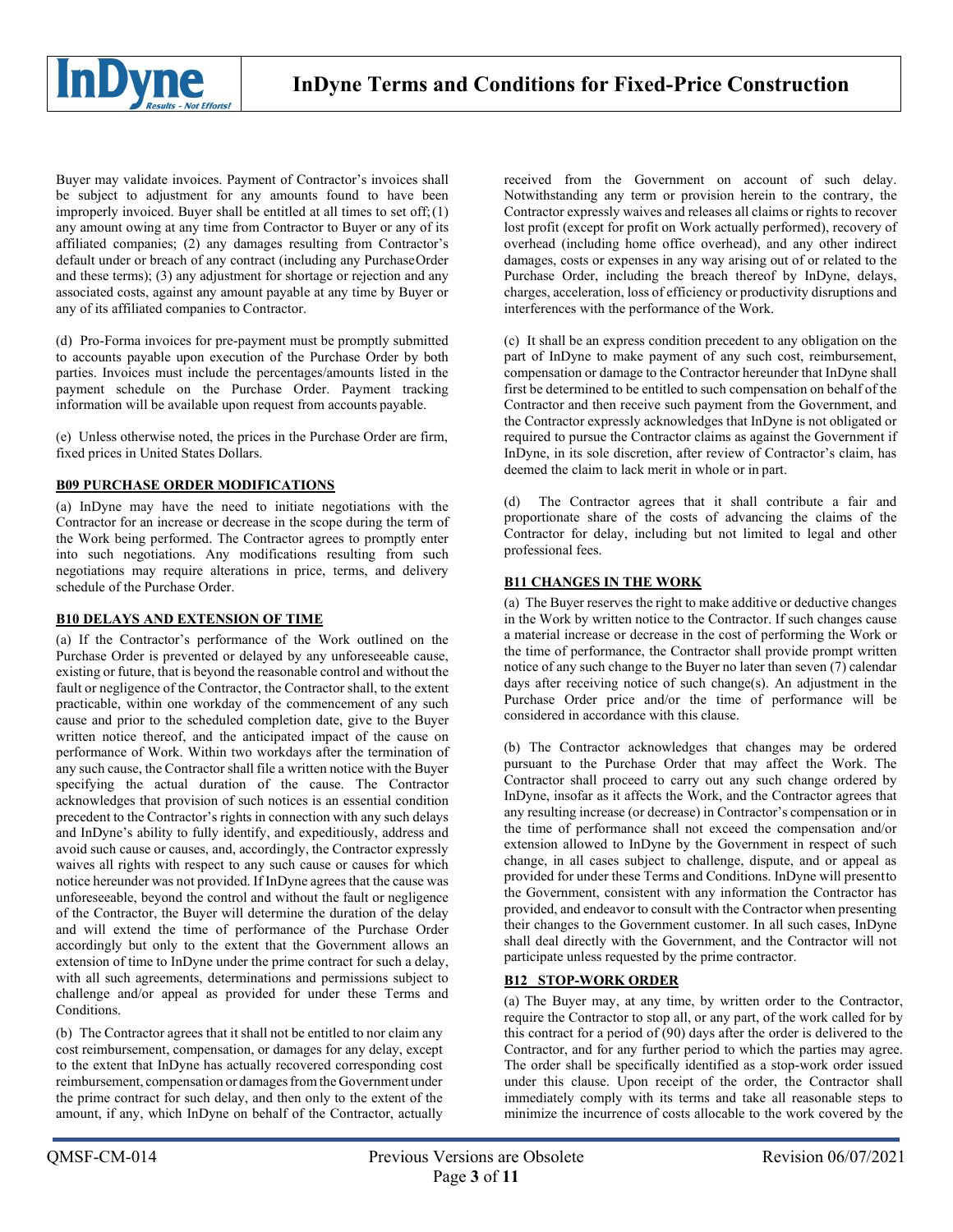

order during the period of work stoppage. Within a period of 90 days after a stop-work order is delivered to the Contractor, or within any extension of that period to which the parties shall have agreed, the Buyer shall either- (1) Cancel the stop-work order; or (2) Terminate the work covered by the order as provided in the B14 TERMINATION FOR DEFAULT or B15 TERMINATION FOR CONVENIENCE clauses of this Purchase Order.

(b) If a stop-work order issued under this clause is canceled or the period of the order or any extension thereof expires, the Contractor shall resume Work. The Buyer shall make an equitable adjustment in the delivery schedule or contract price, or both, and the Purchase Order shall be modified, in writing, accordingly, if- (1) The stop-work order results in an increase in the time required for, or in the Contractor's cost properly allocable to, the performance of any part of this contract; and (2) The Contractor asserts its right to the adjustment within (30) days after the end of the period of work stoppage; provided, that, if the Buyer decides the facts justify the action, the Buyer may receive and act upon the claim submitted at any time before final payment under this Purchase Order.

(c) If a stop-work order is not canceled and the Work covered by the order is terminated for the convenience of InDyne, the Buyer shall allow reasonable costs resulting from the stop-work order in arriving at the termination settlement.

(d) If a stop-work order is not canceled and the work covered by the order is terminated for default, the Buyer shall allow, by equitable adjustment or otherwise, reasonable costs resulting from the stop-work order.

# **B13 TIME OF COMPLETION**

(a) The Contractor shall commence the Work when notified to do so by InDyne and shall diligently and continuously prosecute and complete the Work and, if applicable, coordinate the Work with other Work being performed on the project, in accordance with the project schedule, so as not to delay, impede, obstruct, hinder or interfere with the commencement, progress or completion of the whole or any part of the Work or other Work being performed.

(b) Upon request by InDyne, the Contractor shall participate and cooperate in the development of schedules and other efforts to achieve timely completion of the Work providing information for the scheduling of the times and sequence of operations required for its Work to meet contractors overall schedule requirements, shall continuously monitor the project schedule so as to be fully familiar with the timing, phasing and sequence of operations of the Work and of other Work, if applicable, and shall execute the Work in accordance with the requirements of the project schedule including any revisions thereto.

(c) Should the progress of the Work be delayed, disrupted,hindered, obstructed, or interfered with by any fault or neglect or act or failure to act of the Contractor or any of its officers, agents, servants, employees, subcontractors, or sub-suppliers so as to cause any additional cost, expense, liability or damage to InDyne including legal fees and disbursements incurred by InDyne (whether incurred in defending claims arising from such delay or in seeking reimbursement and indemnity from the Contractor and its surety (if applicable) hereunder or otherwise) or to the Government or any damages or additional costs or expenses for which InDyne or the Government may or shall become liable, the Contractor and its surety shall and does hereby agree to compensate InDyne and the Government for and indemnify them against all such costs, expenses, damages and liability.

(d) InDyne, if it deems necessary, may direct the Contractor to work overtime and, if so directed, the Contractor shall work said overtime and, provided that the Contractor is not in default under any of the terms or provisions of this Purchase Order, InDyne will pay the Contractor for such actual additional wages paid, if any, at rates which have been approved by InDyne plus taxes imposed by law on such additional wages, plus workers' compensation insurance, liability insurance and levies on such additional wages if required to be paid by the Contractor to comply with Contractor's obligations under this Purchase Order.

(e) If, however, the progress of the Work or of the project be delayed by any fault or neglect or act or failure to act of the Contractor or any of its officers, agents, servants, employees, subcontractors or subsuppliers, then the Contractor shall, in addition to all of the other obligations imposed by this Purchase Order upon the Contractor in such case, and at its own cost and expense, work such overtime as may be necessary to make up for all time lost in the completion of the Work and of the project due to such delay. Should the Contractor fail to make up for the time lost by reason of such delay, InDyne shall have the right to cause other contractors or subcontractors to work overtime and to take whatever other action it deems necessary to avoid delay in the completion of the Work and of the project, and the cost and expense of such overtime and or such other actions shall be borne by the Contractor.

# **B14 TERMINATION FOR DEFAULT**

(a) InDyne, by written notice, may terminate this order for default, in whole or in part, if Contractor (1) fails to comply with any of the terms of the Purchase Order; (2) fails to make progress so as to endanger performance of the Purchase Order; (3) fails to provide adequate assurance of future performance; (4) files or has filed against it a petition in bankruptcy; or (5) becomes insolvent or suffers a material adverse change in financial condition. Contractor shall have ten (10) days (or such longer period as InDyne may authorize in writing) to cure any such failure after receipt of notice from InDyne. Default involving delivery schedule delays, bankruptcy or adverse change in financial condition shall not be subject to the cure provision. If a termination for default is later determined to be improper by a court, the termination for default shall be considered converted to a termination for convenience, and Contractor's sole remedy for any costs or damages arising out of the improper default termination shall be determined under the B15 TERMINATION FOR CONVENIENCE clause below.

(b) Following a termination for default of this order, Contractor shall be compensated only for Work performed and Goods actually delivered and accepted. InDyne may require Contractor to deliver to InDyne any Goods, manufacturing materials, and manufacturing drawings that Contractor has specifically produced or acquired for the terminated portion of this order. InDyne and Contractor shall agree on the amount of payment for these other deliverables.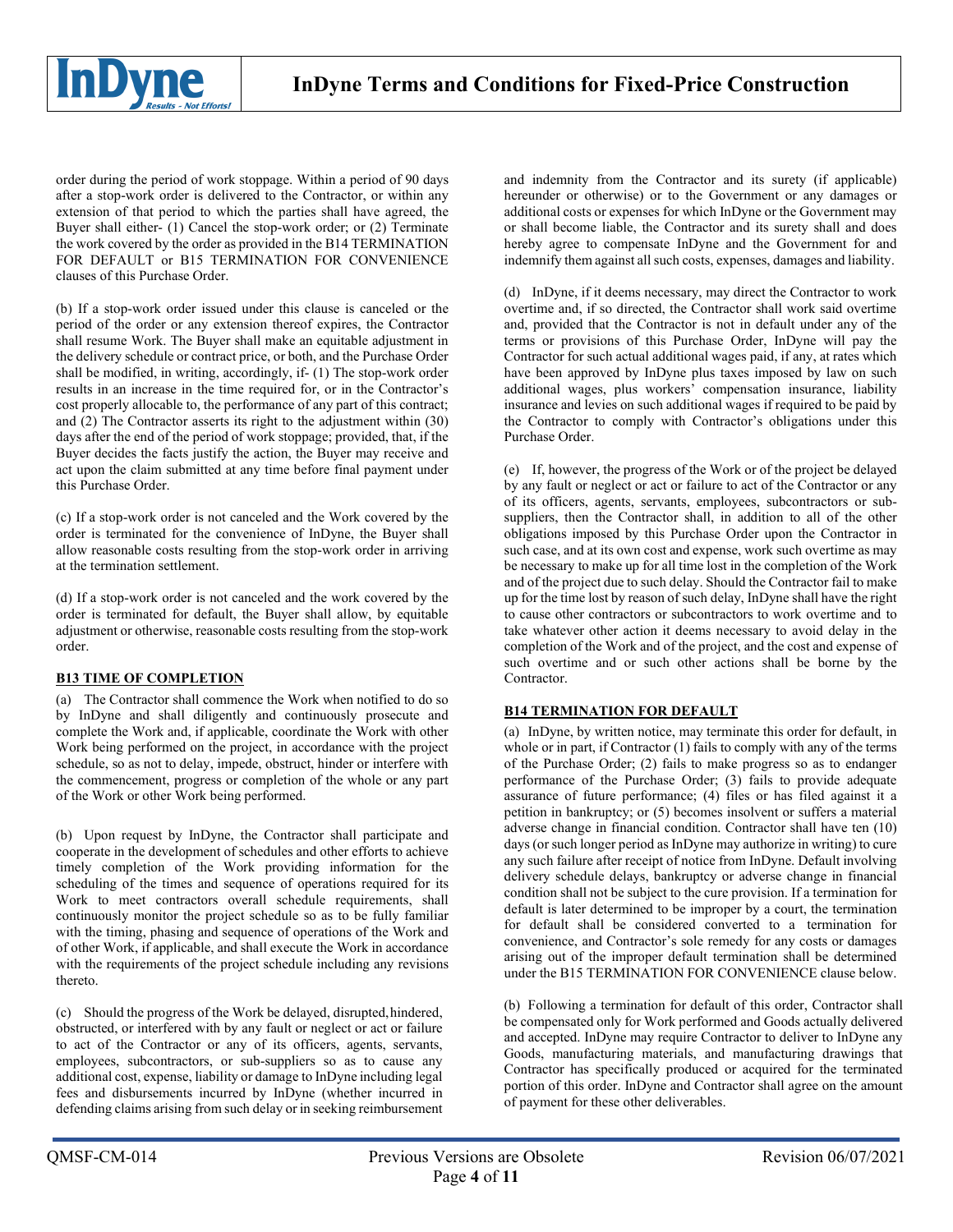

(c) In the event of a cancellation or termination under this order, Contractor shall be liable to InDyne for cover costs, in addition to InDyne's other rights and remedies at law or in equity.

(d) Upon the occurrence and during the continuation of a default, InDyne may exercise any and all rights and remedies available to it under applicable law and equity, including without limitation, abeyance of payments and cancellation of this Purchase Order.

(e) If the Contractor enters or is entered into any proceeding relating to bankruptcy, it shall give written notice via certified mail to InDyne within five days of initiation of the proceedings. The notification shall include the date on which the proceeding was filed, the identity and location of the court and a listing of the Purchase Order number for which final payment has not been made.

## **B15 TERMINATION FOR CONVENIENCE**

(a) For Work under this Purchase Order, InDyne may terminate part or all of this contract for its convenience for any reason by giving written notice to Contractor. InDyne's only obligation shall be to pay Contractor a percentage of the price reflecting the percentage of the Work performed prior to the notice of termination, plus reasonable, actual costs that Contractor can demonstrate to the satisfaction of InDyne using generally accepted accounting principles, that have resulted from the termination. Contractor shall not be paid for any Work performed or costs incurred that reasonably could have been avoided.

(b) In no event shall InDyne be liable for lost or anticipated profits, unabsorbed indirect costs or overhead, or any sum in excess of the total Purchase Order price. Contractor's termination claim shall be submitted within ninety (90) days from the effective date of the termination.

(c) Contractor shall continue all Work not terminated.

## **B16 WAIVERS, APPROVALS, AND REMEDIES**

(a) Failure by Buyer or Contractor to enforce any of the provisions of this Purchase Order or applicable law shall not constitute a waiver of the requirements of such provisions or law, or as a waiver of the right of a party thereafter to enforce such provision or law.

(b) Buyer's, Company's or the Government's approval of documents shall not relieve Contractor of its obligation to comply with the requirements of this Purchase Order.

(c) The rights and remedies of either party to this Purchase Order are cumulative and in addition to any other rights and remedies provided by law or in equity.

## **B17 SURVIVAL**

(a) The provisions of this Purchase Order, which by their nature are intended to survive the termination, cancellation, completion or expiration of this Purchase Order, shall continue as valid and enforceable obligations of the parties notwithstanding any such termination, cancellation, completion or expiration.

#### **SECTION C**

## **SPECIAL REQUIREMENTS**

## **C01 CONTRACTOR ACKNOWLEDGEMENT**

(a) The Contractor acknowledges that InDyne has entered into a prime contract with the Government concerning Work to be performed under this Purchase Order. These Terms and Conditions represent no privity of contract between the Contractor and any Government Agency. Communication or contact with InDyne's Customer with regards to the execution of the Purchase Order must **NOT** be made without the express permission of InDyne. Any direct communication with the Contractor by InDyne's Customer concerning any matter involvingthe Purchase Order, including Work direction, shall not be deemed to be a breach of these Terms and Conditions; however, the Contractor will promptly advise InDyne of such inquiries and/or direction and take no action that could change the agreed upon Scope of Work or could cause a change in agreed upon price without coordination and approvalwith the designated Buyer. This clause in no way is intended to preclude the Contractor from its normal, previous business relationship with the Government.

#### **C02 INDEPENDENT CONTRACTOR**

(a) The Contractor represents and warrants that it is fully experienced, properly qualified, registered, licensed, equipped, organized, responsible, and financially capable to perform the Work and all obligations under these Terms and Conditions and it will remain so throughout the term of the Purchase Order. From time to time and at InDyne's request, Contractor will provide InDyne with information satisfactory to InDyne to verify its financial capability and the financial capability of its subcontractors and sub-suppliers (if applicable) within five (5) calendar days of InDyne's request. If reasonable grounds for insecurity over Contractor's financial capability arise, InDyne may exercise all available remedies including making payments to lowertier subcontractors and/or sub-suppliers on Contractor's behalf, directly or as co-payee, and requesting Contractor to provide adequate security from third parties from a company acceptable to InDyne, such as irrevocable and unqualified bonds, letters of credit, or guarantees in InDyne's and or its Customer's favor. As example only and without limitation, the parties agree that delays by Contractor in placing orders for Goods, delays by Contractor in paying lower-tier subcontractors and/or sub-suppliers or failure to timely verify its financial capability

after any such request shall be deemed to be reasonable grounds for insecurity. The Contractor shall act as an independent contractor and not as the agent of the prime contractor in performing Work outlined on the Purchase Order, maintaining complete control over its employees and all of its suppliers and lower-tier subcontractors.

(b) Nothing contained on the Purchase Order or any lower-tier subcontract awarded by Contractor shall create any contractual relationship between any such supplier or lower-tier subcontractor and InDyne or its Customer. The Contractor shall perform its Work hereunder in accordance with its own methods, subject to compliance with the Purchase Order.

# **C03 CONTRACTOR PERSONNEL**

(a) Contractor will ensure that Contractor personnel, including any subcontractors, suppliers, or other personnel assigned to Work or provide transportation services on InDyne's or Owner's premises comply with any on-premises guidelines and: (1) do not bring weapons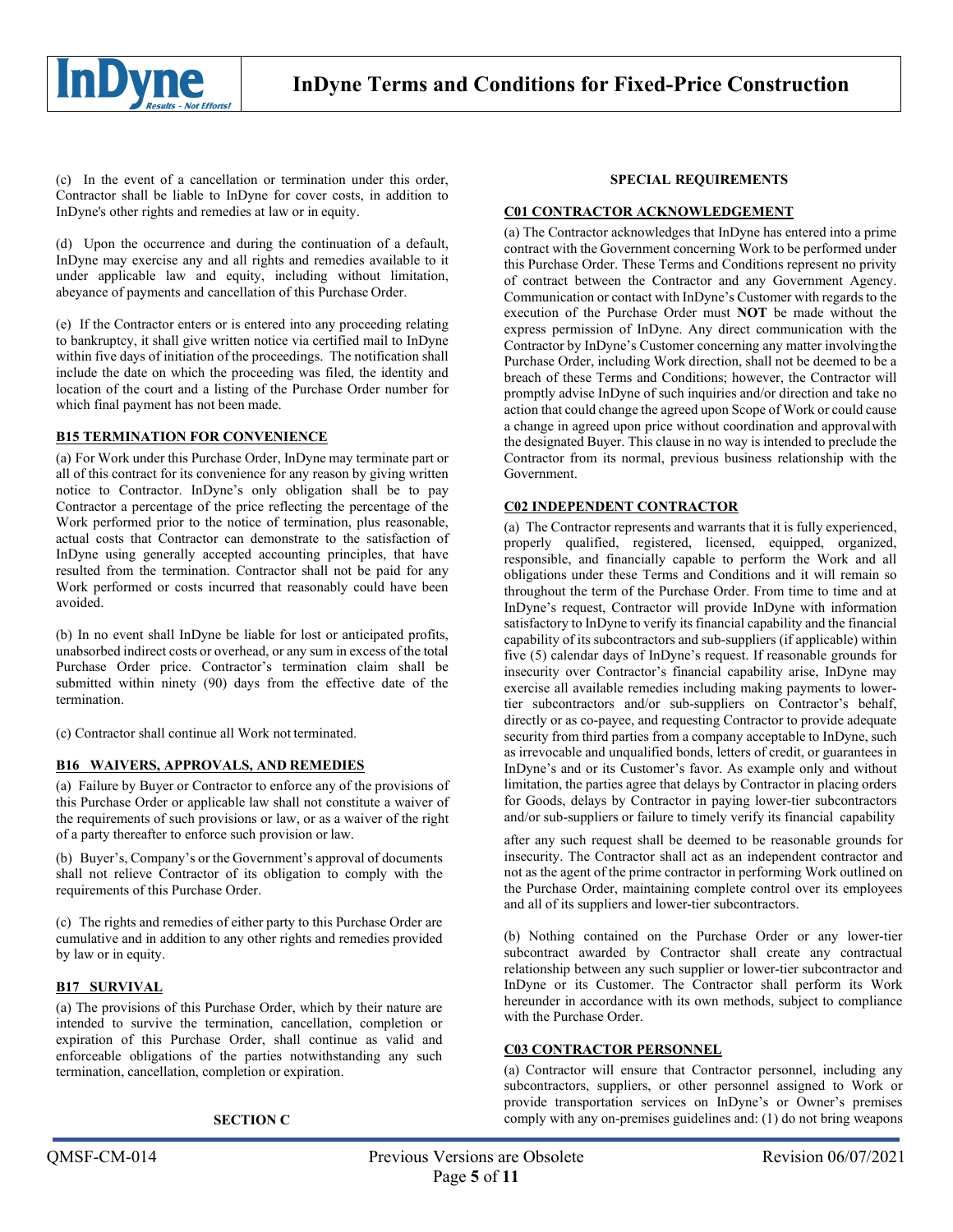

of any kind onto InDyne's or Owner's premises; (2) do not manufacture, sell, distribute, possess, use or be under the influence of controlled substances or alcoholic beverages while on InDyne's or Owner's premises; (3) do not possess hazardous materials of any kind on InDyne's or Owner's premises without InDyne's written authorization; (4) remain in authorized areas only; (5) will not conduct any non-InDyne related business activities(such asinterviews, hiring's, dismissals or personal solicitations) on InDyne's or Owner's premises, and (6) will not sell, advertise or market any products or memberships, distribute printed, written or graphic materials on InDyne's or Owner's premises without InDyne's written permission or as permitted by law.

(b) All persons, property, and vehicles entering or leaving InDyne's or Owner's premises are subject to search.

(c) Contractor will promptly notify InDyne and provide a report of any accidents or security incidents involving loss of or misuse or damage to InDyne's or Owner's intellectual or physical assets, and all physical altercations, assaults, or harassment.

(d) Contractor must coordinate with InDyne to gain access to InDyne's or Owner's premises.

(e) Contractor personnel: (1) will not remove InDyne's or Owner assets from InDyne's or Owner's premises without InDyne authorization; (2) will use InDyne's or Owner assets only for purposes of this Purchase Order.

(f) InDyne may, at its sole discretion, have Contractor remove any specified employee, subcontractor, supplier or other representative of Contractor from InDyne's or Owner's premises and request that such employee not be reassigned to any InDyne's or Owner's premises under this Contract.

(g) Violation of this clause may result in termination of the Purchase Order in addition to any other remedy available to InDyne at law or in equity. Contractor shall reimburse InDyne for any unauthorized use of InDyne or Owner assets.

## **C04 MAINTENANCE OF RECORDS**

(a) Contractor shall maintain complete and accurate records in accordance with generally accepted accounting principles to substantiate Contractor's charges hereunder. Such records shall include, but not be limited to, applicable time sheets, job cards, phone bills, travel receipts and job summaries. Contractor shall retain such records for three (3) years from final payment of this PurchaseOrder.

(b) InDyne shall have access to such records, and any other records Contractor is required to maintain under this Purchase Order, for the purpose of audit during normal business hours, upon reasonable notice for so long as such records are required to be retained.

## **C05 RELEASE OF INFORMATION**

(a) Except as required by law, no public release of any information, or confirmation or denial of same, with respect to this Purchase Order or the subject matter hereof, will be made by Contractor without the prior written approval of InDyne.

### **C06 DISPUTES, GOVERNING LAW & VENUE**

(a) In the event that a dispute arises regarding the performance or provisions of this Purchase Order or these Terms and Conditions and said dispute is not resolved by negotiations, any action resulting thereof shall be interpreted and resolved in accordance with federal common law, and federal regulations for Government contracts, and if no federal common law or federal regulation applies, then the laws of Florida shall apply, without regard to conflicts of laws. Both Parties further agree that any suit, action or proceeding seeking to enforce any provision of, or based on any matter arising out of or in connection with this Purchase Order or these Terms and Conditions shall be brought in the United States District Court for the Northern Districtof Florida (or, if subject matter jurisdiction is unavailable, in the state courts of the State of Florida), and each of the parties hereto hereby consents to the exclusive jurisdiction of such courts (and of the appropriate appellate courts) in any such suit, action or proceeding and waives any objection to venue laid therein. Process in any such suit, action or proceeding may be served on the other party anywhere in the world, whether within or without the State of Florida.

## **C07 WAIVER OF TRIAL BY JURY**

(a) THE PARTIES HEREBY KNOWINGLY, VOLUNTARILY, AND INTENTIONALLY WAIVE THE RIGHT TO TRIAL BY JURY OF ANY DISPUTE ARISING UNDER OR RELATING IN ANY WAY TO THIS PURCHASE ORDER DUE TO THE SPECIALIZED NATURE OF GOVERNMENT CONTRACTS LITIGATION.

## **C08 TAXES AND ASSESSMENTS**

(a) Except to the extent otherwise indicated in these Terms and Conditions, the Vendor accepts full and exclusive liability for the payment of any and all taxes and assessments that may now or hereafter be imposed by local, state, or federal governments, including without limitation all sales, use, power, gross receipts, or other taxes levied with respect to equipment furnished or work performed by the Vendor, or payments made to Vendor.

## **C09 INDEMNITY**

(a) The Vendor hereby indemnifies and holds harmless InDyne from any liability on account of any and all such taxes, levies, duties, assessments, and deductions.

(b) The Vendor shall indemnify, defend, and hold harmless InDyne and Owner, and all of their employees and representatives, against all suits, actions, loss, damage, and expense of whatsoever kind or nature, including, but not limited to liability for injury or harm to persons, including employees of the Vendor and its subcontractors, or loss of or damage to property, including the Government property respectively (collectively, "Claims"), to the extent caused by Vendor wrongful or negligent acts hereunder, including in the use by the Vendor of any Government-furnished equipment, provided that InDyne provides the Vendor prompt notice of any Claims, permits the Vendor to control the defense of any Claims, and reasonably cooperates with the Vendor in such defense. Such indemnity obligation on the part of the Vendor shall apply whether or not there is a strict liability or concurring negligence on the part of InDyne, but the Vendor does not hereby assume liability for the sole active negligence or willful misconduct of InDyne, or its representatives without fault on the part of the Vendor.

## **C10 RESPONSIBILITY FOR WORK**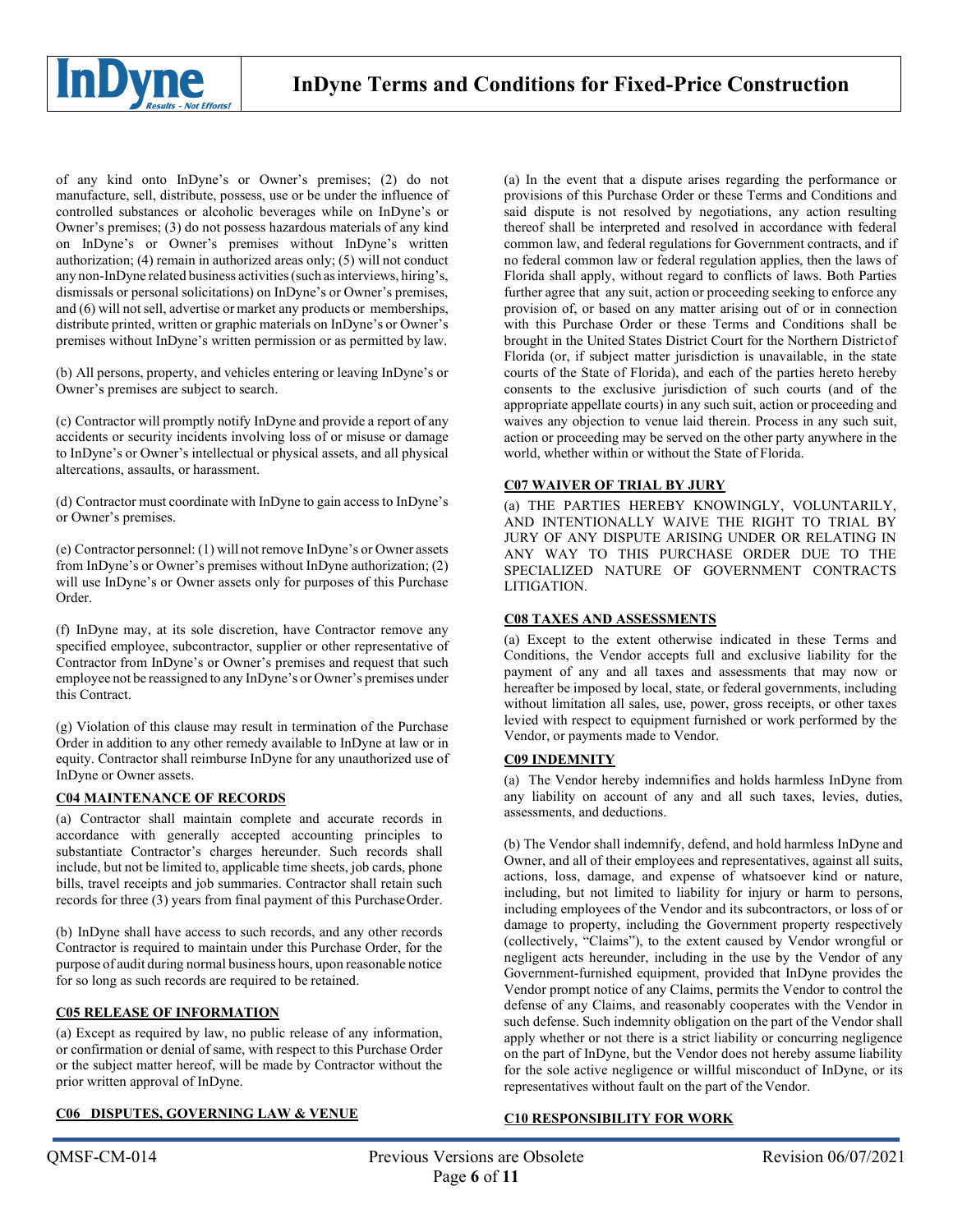

(a) The Contractor shall have full opportunity to examine the sites referred to in the Purchase Order and associated documents, and it assumes full responsibility for performance of Work in a manner adequate to meet the required schedules. In such cases, to the extent problems are caused by the failure of the Contractor to have acquainted itself with any applicable condition, this will not entitle the Contractor to any additional compensation or time of performance for suchWork hereunder.

## **C11 EXCLUSION OF CONSEQUENTIALS**

(a) InDyne shall not be liable for any consequential, incidental, special (including multiple or punitive) or any other indirect damages, including lost profits except with respect to confidentiality obligations under this agreement and claims made by InDyne's Government customer against the Work performed by Contractor, that are claimed to be incurred by the other party whether such claim arises under contract, tort (including strict liability), indemnity or other theory of law. Notwithstanding the provisions of this section, no exclusion under this section will be applicable with a claim that is the result of InDyne's gross negligence or intentional misconduct. The provisions of this section shall survive the expiration or termination of this Purchase Order.

## **C12 SEVERABILITY**

(a) In the event any one or more provisions (or part thereof) contained in these Terms and Conditions shall, for any reason, be held to be invalid, illegal, or unenforceable in any respect, such invalidity, illegality, or unenforceability shall not affect any other provision of these Terms and Conditions.

## **C13 ORDER OF PRECEDENCE**

(a) In resolving conflicts, errors and discrepancies within the Purchase Order & Terms and Conditions documents, the documents shall be given the following order of precedence:

- 1. Purchase Order
- 2. InDyne Terms and Conditions
- 3. InDyne Statement of Work or specifications
- 4. RFP Attachments, including Drawings (if applicable)

(b) In case of conflict or discrepancies, errors, or omissions among the various Purchase Order and Terms and Conditions documents, notice shall be submitted immediately by the Contractor to InDyne for decision and such decision shall be final, subject to challenge, dispute and/or appeal in accordance with these Terms and Conditions. Any Work affected by such conflicts, discrepancies, errors, or omissions that is performed prior to InDyne's determination shall be at the Contractor's risk, subject to challenge, dispute and/or appeal in accordance with these Terms and Conditions.

## **C14 ASSIGNMENT**

(a) The Contractor may not sell, assign, transfer, or otherwise convey any of its rights or delegate any of its duties under the Purchase Order without the prior written consent of the Buyer; such consent shall not be unreasonably withheld. InDyne reserves the right, at its sole option and discretion, to assign this Purchase Order to the Government or to InDyne's successor or assignee without restriction.

### **C15 INSURANCE**

(a) The Contractor shall procure and maintain for the duration of the Work being performed, including any of its subcontractors used in connection with the Work outlined in the Purchase Order to maintain the insurance policies required below. Certificate of Insurance from the Contractor must be provided to InDyne prior to the commencement of Work by any of Contractor's personnel.

#### **(1) Commercial General Liability Insurance**

(i) Coverage for third party bodily injury and property damage, including products and completed operations, contractual liability and independent contractor's liability with limits of no less than:

- \$1,000,000 per Occurrence
- \$2,000,000 General Aggregate
- \$2,000,000 Products & Completed Operations Aggregate
- \$1,000,000 Personal Injury & Advertising Injury

(ii) Such insurance shall be endorsed to add InDyne, it's directors, officers and employees and customer as required in the prime contract, as Additional Insured on both the premises and operations and products and completed operations insurance; be primary and noncontributory to any insurance maintained by InDyne; and include a waiver of subrogation in favor of InDyne and its customer when required in InDyne's prime contract.

## **(2) Business Automobile Liability Insurance**

(i) Coverage for the use of all owned, hired and non-owned vehicles with limits of no less than:

## \$1,000,000 per Occurrence

(ii) Such insurance shall be endorsed to add InDyne, it's directors, officers and employees and customer as required in the prime contract, as Additional Insured; be primary and non-contributory to any insurance maintained by InDyne; and include a waiver of subrogation in favor of InDyne and its Customer when required in InDyne's prime contract.

## **(3) Workers Compensation**

(i) State Workers Compensation insuring the states where the Work will be performed and Employer's Liability Insurance in minimum amounts of \$500,000. Such policies shall include a Waiver of Subrogation in favor of InDyne and its Customer when required in InDyne's prime contract.

#### **(4) Commercial Umbrella Liability**

(i) Coverage is to be excess of the Commercial General Liability, Business Auto Liability and Employers Liability and shall be as broad as the primary required insurance and include InDyne, it's directors, officers, employees and customer as required in the prime contract, as Additional Insured; be primary and non-contributory to any insurance maintained by InDyne; and include a waiver of subrogation in favor of InDyne and its Customer when required in InDyne's Prime Contract,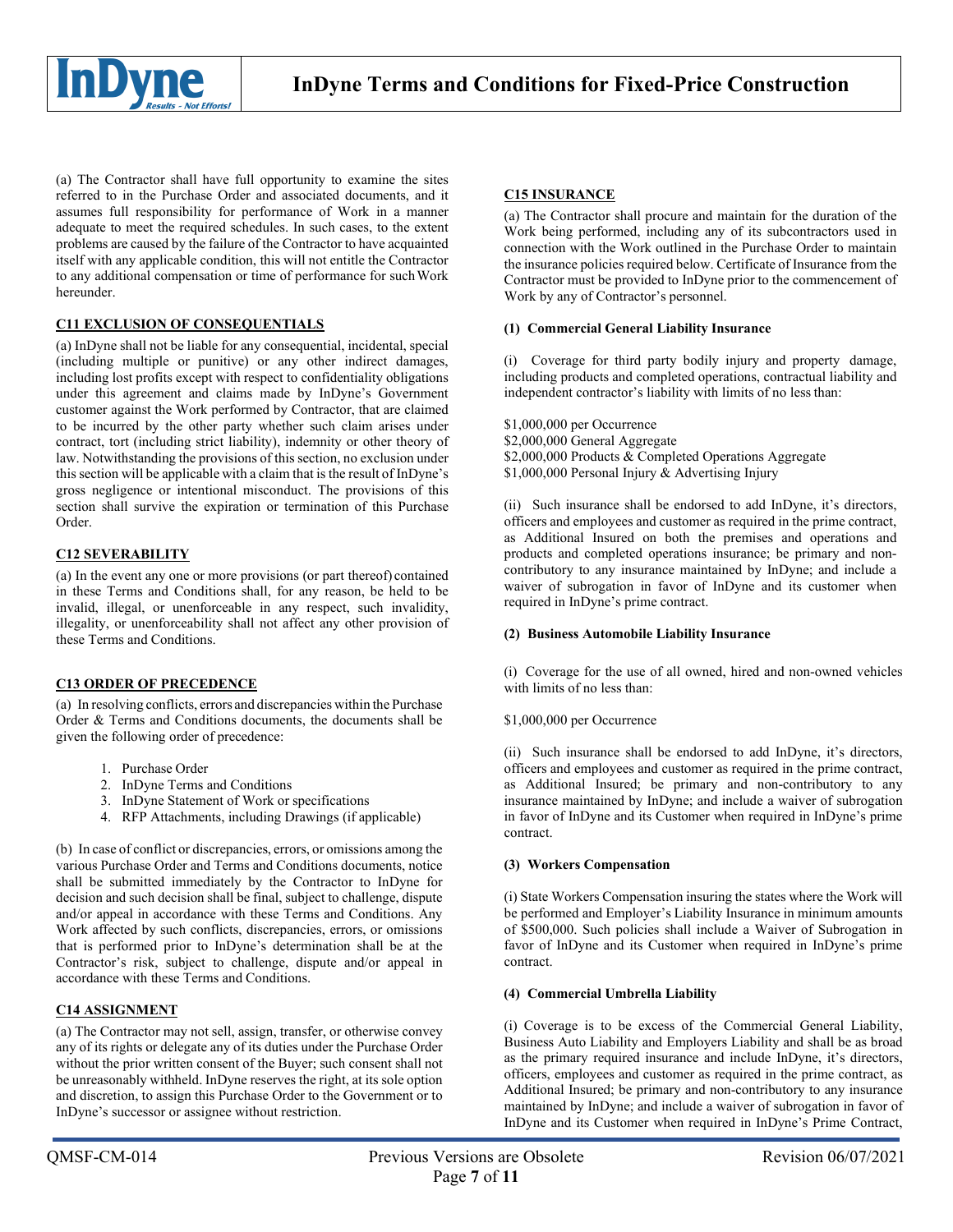

with limits no less than:

\$4,000,000 per Occurrence \$4,000,000 Aggregate

## **(5) Professional Liability and Cyber Liability**

(i) If the Contractor is performing any professional Work, they shall maintain Professional Liability with limits of \$1,000,000 per claim/aggregate. If coverage is provided under any claims made policy, coverage shall be maintained for not less than 3 years following completion or termination of the Purchase Order.

(ii) The Contractor, its consultants or subcontractors are not insured or covered under any insurance maintained by InDyne. Any deductibles, self-insured retentions and exclusions or limitations in the Contractor's insurance coverage shall be assumed by and the sole responsibility of the subcontractor. The insurance policies and limits of insurance required in these Terms and Conditions shall not limit the liability of the Contractor or its subcontractors.

(iii) The Contractor's insurance shall be endorsed to provide a30-day notice of cancellation to InDyne. The Contractor shall provide a 15 day notice to InDyne in the event of any material reduction or amendment of the required insurance. Prior to commencement of any Work and at least 15 days prior to the renewal, the Contractor shall provide evidence of the required insurance to InDyne, including evidence of any of its subcontractors. Failure of InDyne to request

evidence of such required insurance is not intended to be a waiver of such required insurance.

(iv) Contractor shall defend, indemnify, and hold harmless InDyne, its officers, employees, and agents from any losses, costs, claims, causes of action, damages, liabilities, and expenses, including reasonable attorney's fees, all expenses of litigation and/or settlement, and court costs, by reason of property damage or loss or personal injury to any person caused in whole or in part by the negligent or unlawful actions or omissions of Contractor, its officers, employees, agents, suppliers, or subcontractors.

## **C16 PAYMENT AND PERFORMANCE BONDS**

(a) Contractor shall submit a payment bond to the Buyer for Orders exceeding \$35,000, and both a payment bond and performance bond for those exceeding \$150,000.

(b) The penal amount of both bonds at the time of Contract award shall be 100 percent of the original Purchase Order price. (1) InDyne may require additional performance and payment bond protection if the Contract price is increased. The increase in protection will generally equal 100 percent of the increase in Contract price. (i) InDyne may secure the additional protection by directing the Contractor to increase the penal amount of the existing bond or to obtain an additional bond.

(c) The Contractor shall furnish all executed bonds, including any necessary reinsurance agreements, to the Buyer, within 10 days of contract award and before starting Work.

(d) The payment protection shall provide protection for the fullperiod

of performance plus an additional one-year period. The Buyer is authorized to access funds under the payment protection when it has been alleged in writing by a supplier of Work or Goods that a nonpayment has occurred, and to withhold such funds pending resolution by administrative or judicial proceedings or mutual agreement of the parties.

(e) The bonds shall be in the form of firm commitment, supported by corporate sureties whose names appear on the list contained in Treasury Department Circular 570, individual sureties, or by other acceptable security such as postal money order, certified check, or, in accordance with Treasury Department regulations, certain bonds or notes of the United States. Treasury Circular 570 is published in the Federal Register or may be accessed via the internet at [http://www.fms.treas.gov/c570/.](http://www.fms.treas.gov/c570/)

(f) Any waiver of the rights to sue on the payment bond is void unless it is in writing, signed by the person whose right is waived, and executed after such person has first furnished Work or Goods for use in the performance of the contract.

# **C17 PERMITS**

(a) The Contractor shall, at the Contractor's expense, obtain and maintain any permits, licenses, and other authorities issued by State and local governments for any Work performed in conjunction with this contract.

# **C18 DELIVERY REQUIREMENTS**

(a) Transportation shall be "F.O.B. Destination" unless specified otherwise in the Purchase Order and no insurance cost shall be allowed unless authorized in writing on this Purchase Order. If Contractor is transporting/delivering Goods or transporting personnel to a jobsite on a DOD installation by truck or other vehicle, Contractor (including its subcontractors and suppliers of any kind) is hereby notified that the driver of all delivery/service vehicles attempting to enter the site; (1) Must be a U.S. Citizen (advance approval is obtained for entry by a non-U.S. citizen), (2) Must furnish proof that the vehicle operator has a currently valid driver's license, (3) Must produce proof of vehicle liability insurance in the minimum amount required by local law, (4) Must not be under the influence of any intoxicating substance, (5) Must not have any firearms or illegal weapons in the vehicle or on the person of any occupants therein, (6) Must not be a wanted fugitive or have a warrant out for their arrest, (7) Must not have any serious types of convictions within the past 3-5 years, (8) Must not be on the base debarment list, and (9) Must not have any child endangerment, or sexual predator or sexual offender conviction or status.

(b) In the event that the driver fails to satisfy the requirements outlined in C18, para. (a), then the vehicle and any Contractor personnel shall be denied entry to the DOD site and the Contractor shall remain obligated to deliver the Goods or personnel necessary to fulfill the requirements of the Purchase Order, at no additional cost to InDyne. Failure to do so shall constitute a breach hereof.

(c) Unless this Purchase Order specifies that the Supplies are "F.O.B. Origin", risk of loss or damage to Supplies provided under this order shall remain with the Seller until delivery of the Supplies to InDyne at the destination specified in this Purchase Order.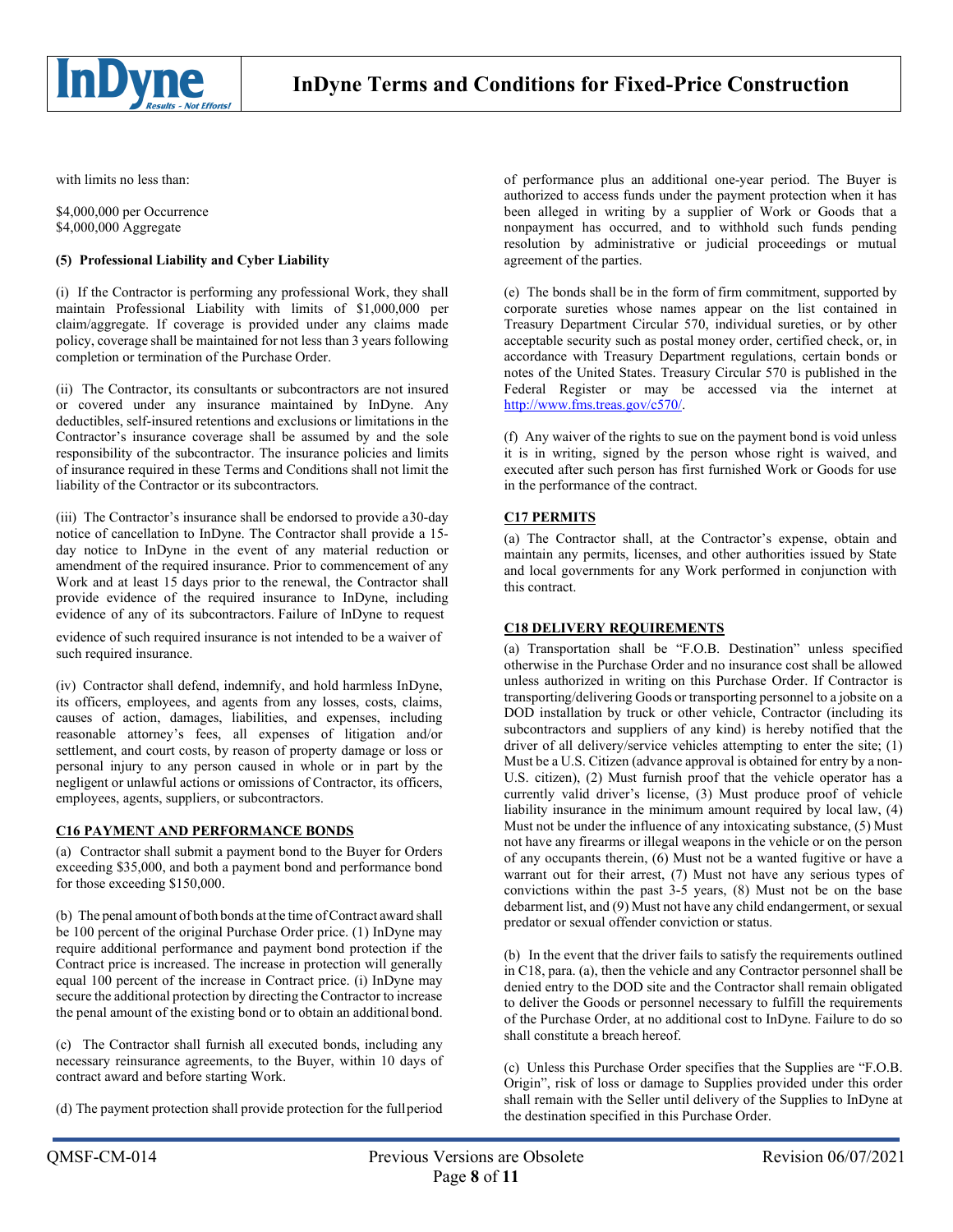

## **C19 RISK OF LOSS**

(a) Risk of loss or damage to Goods, equipment & tools, used in the performance of this Contract, shall remain with the Contractor until final acceptance of the Work is made by InDyne.

# **C20 INSPECTION AND ACCEPTANCE**

(a) The Contractor shall only tender for acceptance those Goods that conform to the requirements of this Purchase Order. InDyne reserves the right to test or inspect and reject any Goods or Work that have been tendered for acceptance. InDyne may require repair or replacement of nonconforming Goods or re-performance of nonconforming Work at no increase in price. If repair/replacement or re-performance will not correct the defects or is not possible, InDyne may seek an equitable price reduction or adequate consideration for acceptance of nonconforming Goods or Work. InDyne must exercise its post acceptance rights: (1) within a reasonable time after the defect was discovered or should have been discovered, and; (2) before any substantial change occurs in the condition of the item, unless the change is due to the defect in the item.

(b) Eglin AFB, Holloman AFB or Wright-Patterson AFB, or other locations specifically designated on the Purchase Order, will be the designated point of final inspection and acceptance for Goods delivered or Work performed.

#### **C21 REPORTING REQUIREMENTS**

(a) Limitations on Pass-Through Charges. Pursuant to FAR Clause 52.215-23 incorporated by reference in this order, the subcontractor or vendor is required to report to the Buyer any changes to the amount of lower-tier subcontractor or supplier effort after award of the subcontract or purchase order such that it exceeds 70 percent of the total cost of the work to be performed under its subcontract or purchase order. The notification shall identify the revised cost of the effort and shall include verification that the lower-tier subcontractor or supplier will provide added value as related to the work to be performed by the lower-tier subcontractor(s) or suppliers.

(b) Federal Funding Accountability and Transparency Act of 2006 (FFATA). Section 2(d)(2) of the Federal Funding Accountability and Transparency Act of 2006 (Pub. L. 109-282), as amended by section 6202 of the Government Funding Transparency Act of 2008 (Pub. L. 110-252), requires prime contractors to report information on subcontract awards. The law requires all reported information be made public; therefore, notice is hereby given that the by the Act regarding this subcontract or purchase order information required award will be made public.

#### **SECTION D ADDITIONAL CLAUSES**

#### **I. NOTICE:**

(a) The following clauses in this section are from the FAR, Defense FAR Supplemental, Air Force FAR Supplemental, and the Air Force Materiel Command FAR Supplemental. "Contractor" refers to "Contractor" as defined in these Terms and Conditions, "Purchase

#### **FEDERAL ACQUISITION REGULATION (FAR) CLAUSES**

- §52.203-17 Contractor Employee Whistleblower Rights and Requirement to Inform Employees of Whistleblower Rights (Apr 2014)
- §52.204-9 Personal Identity Verification of Contractor Personnel (Jan 2011)

§52.204-25 Prohibition on Contracting for Certain Telecommunications and Video Surveillance Services or Equipment (Aug 2020)

- §52.211-15 Defense Priority and Allocation Requirements (Apr 2008)
- §52.222-5 Construction Wage Rate Requirements Secondary Site of the Work (May 2014)
- §52.222-6 Construction Wage Rate Requirements (May 2014)
- §52.222-7 Withholding Funds (May 2014)
- §52.222-8 Payroll and Basic Records (May 2014)
- §52.222-9 Apprentices and Trainees (July 2005)
- §52.222-10 Compliance with Copeland Act Requirements (Feb 1988)
- §52.222-11 Subcontracts (Labor Standards) (May 2014)
- §52.222-12 Contract Termination Debarment (May 2014)
- §52.222-13 Compliance with Construction Wage Rate Requirements and Related Regulations (May 2014)
- §52.222-14 Disputes Concerning Labor Standards (Feb 1988)
- §52.222-15 Certification of Eligibility (May 2014)
- §52.222-16 Approval of Wage Rates (May 2014) *(Applicable if contract is for cost-reimbursable construction work)*
- §52.222-21 Prohibition of Segregated Facilities (Apr 2015)
- §52.222-26 Equal Opportunity (Apr 2015)
- §52.222-27 Affirmative Action Compliance Requirements for Construction (Apr 2015)
- §52.222-40 Notification of Employee Rights Under the National Labor Relations Act (Dec 2010)
- §52.222-50 Combating Trafficking in Persons (Mar 2015)
- §52.222-55 Minimum Wages Under Executive Order 13658 (Dec 2014)
- §52.223-3 Hazardous Material Identification and Material Safety Data (Jan 1997)
- §52.223-5 Pollution Prevention and Right-to-Know Information (May 2011)
- §52.223-6 Drug Free Workplace (May 2001)
- §52.223-18 Encouraging Contractor Policies to Ban Text Messaging While Driving (Aug 2011)
- §52.225-9 Buy American Construction Materials (May 2014)
- §52.225-10 Notice of Buy American Requirement Construction Materials (May 2014)
- §52.225-11 Buy American Construction Materials under Trade Agreements (Oct 2019)
- §52.225-12 Notice of Buy American Requirement Construction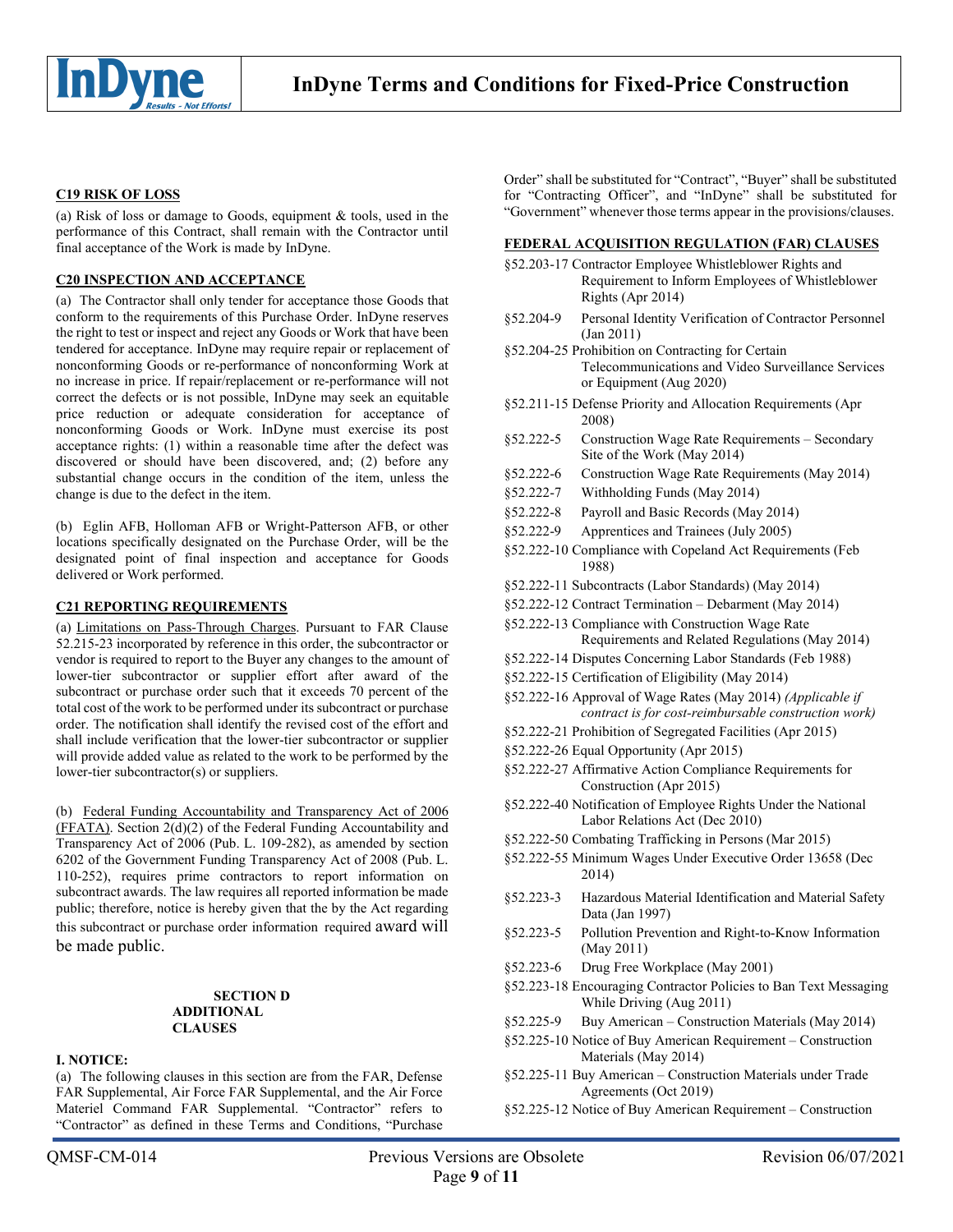

Materials Under Trade Agreements (May 2014)

- §52.225-13 Restrictions on Certain Foreign Purchases (June 2008)
- §52.227-1 Authorization and Consent (Dec 2007)
- §52.227-13 Patent Rights Ownership by the Government (Dec 2007)
- §52.228-5 Insurance Work on a Government Installation (Jan 1997)
- §52.232-40 Providing Accelerated Payments to Small Business Subcontractors (Dec 2013)
- §52.236-2 Differing Site Conditions (Apr 1984)
- §52.236-3 Site Investigation and Conditions Affecting the Work (Apr 1984)
- §52.236-5 Material and Workmanship (Apr 1984)
- §52.236-6 Superintendence by the Contractor (Apr 1984)
- §52.236-7 Permits and Responsibilities (Nov 1991)
- §52.236-8 Other Contracts (Apr 1984)
- §52.236-9 Protection of Existing Vegetation, Structures, Equipment, Utilities, and Improvements (Apr 1984)
- §52.236-10 Operations and Storage Areas (Apr 1984)
- §52.236-11 Use and Possession Prior to Completion (Apr 1984)
- §52.236-12 Cleaning Up (Apr 1984)
- §52.236-13 Accident Prevention (Nov 1991), Alternate I (Nov 1991)
- §52.236-14 Availability and Use of Utility Services (Apr 1984)
- §52.236-21 Specifications and Drawings for Construction (Feb 1997)
- §52.242-14 Suspension of Work (Apr 1984)
- §52.243-5 Changes and Changed Conditions (Apr 1984)
- §52.244-6 Subcontracts for Commercial Items (Apr 2015)
- §52.246-12 Inspection of Construction (Aug 1996)
- §52.246-21 Warranty of Construction (Mar 1994)

## **ADDITIONAL FAR CLAUSE FOR PURCHASE ORDERS EXCEEDING \$15K**

§52.222-36 Equal Opportunity for Workers with Disabilities (Jul 2014)

## **ADDITIONAL FAR CLAUSE FOR PURCHASE ORDERS EXCEEDING \$30K**

- §52.209-6 Protecting the Governments Interest When Subcontracting with Contractors Debarred, Suspended, or Proposed for Debarment (Aug 2013)
- §52.204-10 Reporting Executive Compensation and First-Tier
	- Subcontract Awards (Jun 2020)

# **ADDITIONAL FAR CLAUSES FOR PURCHASE ORDERS EXCEEDING \$150K**

- §52.203-12 Limitation on Payments to Influence Certain Federal Transactions (Oct 2010)
- §52.203-7 Anti-Kickback Procedures (May 2014)
- §52.222-4 Contract Work Hours and Safety Standards Overtime Compensation (May 2014)
- §52.222-35 Equal Opportunity for Veterans (Jul 2014)
- §52.222-37 Employment Reports on Veterans (Feb 2016)

QMSF-CM-014 Previous Versions are Obsolete Revision 06/07/2021 Page **10** of **11**

§52.222-54 Employment Eligibility Verification (Aug 2013) *(refer to clause for applicability)*

# **ADDITIONAL FAR CLAUSES FOR PURCHASE ORDERS EXCEEDING \$250K**

- §52.203-3 Gratuities (Apr 1984)
- §52.203-6 Restrictions on Subcontractor Sales to the Government (Sept 2006)
- §52.203-17 Contractor Employee Whistleblower Rights and Requirement to Inform Employees of Whistleblower Rights (Apr 2014)
- §52.215-2 Audit and Records-Negotiation (Oct 2010)
- §52.219-8 Utilization of Small Business Concerns (Oct 2014)
- §52.223-6 Drug-Free Workplace (May 2001)

## **ADDITIONAL FAR CLAUSE FOR PURCHASE ORDERS EXCEEDING \$500K**

§52.204-14 Service Contract Reporting Requirements (Oct 2016)

# **ADDITIONAL FAR CLAUSES FOR PURCHASE ORDERS EXCEEDING \$750K**

- §52.215-12 Subcontractor Certified Cost or Pricing Data- (Oct 2010)
- §52.215-13 Subcontractor Certified Cost or Pricing Data-Modifications (Oct 2010)
- §52.230-2 Cost Accounting Standards (May 2014) (if applicable)
- §52.230-6 Administration of Cost Accounting Standards (Jun 2010) (if applicable)

## **ADDITIONAL FAR CLAUSES FOR PURCHASE ORDERS EXCEEDING \$1.5M**

- §52.219-9 Small Business Subcontracting Plan (Oct 2014) Alternate II (Oct 2001) (applicable to large businesses)
- §52.219-16 Liquidated Damages Subcontracting Plan (Jan 1999) (applicable to large businesses)

## **ADDITIONAL FAR CLAUSE FOR PURCHASE ORDERS EXCEEDING \$5M WITH A PERIOD OF PERFORMANCE OF 120 DAYS OR MORE**

§52.203-13 Contractor Code of Business Ethics and Conduct (Apr 2010)

## **DEFENSE FEDERAL ACQUISITION REGULATION SUPPLEMENT (DFARS) CLAUSES**

- §252.203-7002 Requirement to Inform Employees of Whistleblower Rights (Sep 2013)
- §252.204-7000 Disclosure of Information (Aug 2013)
- §252.211-7003 Item Unique Identification and Valuation (Dec 2013)
- §252-223-7006 Prohibition on Storage, Treatment, and Disposal of Toxic or Hazardous Materials (Sep 2014)
- §252.227-7033 Rights in Shop Drawings (Apr 1966)
- §252.244-7000 Subcontracts for Commercial Items (Jun 2013)
- §252.246-7007 Contractor Counterfeit Electronic Part Detection and